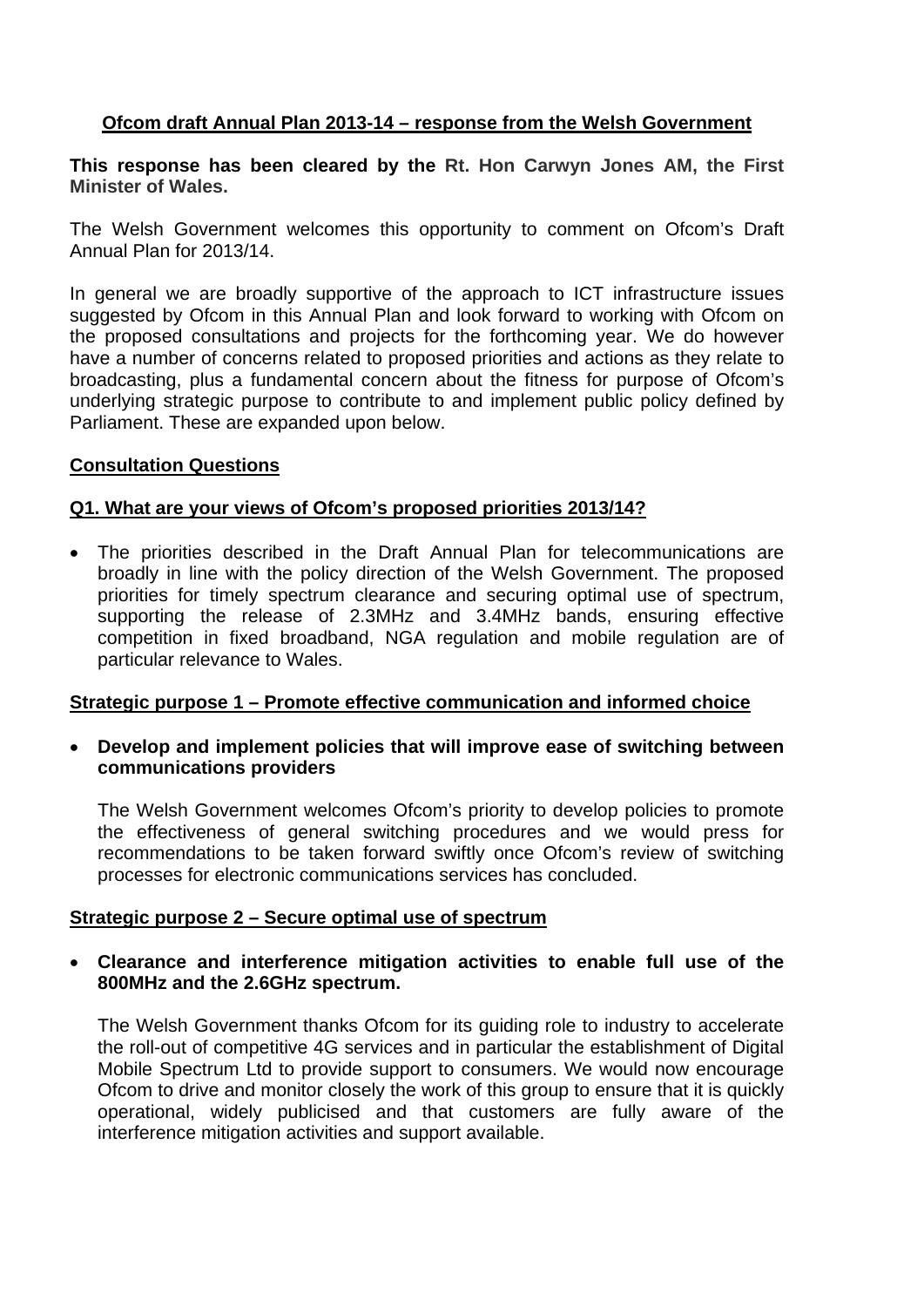# • **Plans by the Ministry of Defence (MoD) to release around 200 MHz of spectrum in the 2.3 GHz and 3.4 GHz spectrum bands will make a significant contribution to future spectrum availability.**

The Welsh Government would urge Ofcom to define minimum population coverage targets at a regional level for any future release of spectrum in the 2.3MHz and 3.4GHz spectrum bands, in order to guarantee mobile services across the nation. In addition, Ofcom may wish to consider imposing geographical coverage and rural network roaming obligations.

# **Strategic purpose 3 – Promote opportunities to participate**

### • **Work in collaboration with Government and industry to promote the widespread availability of superfast broadband.**

The Welsh Government welcomes Ofcom's commitment to promote the widespread availability of superfast broadband.

However, we think that there should be an additional priority around supporting the wider spread of availability of more affordable symmetric business class fixed services, and competition in the market to provide these services in areas with low population densities. This would encourage business investment in areas poorly served by current infrastructure, and is in recognition that superfast broadband will not be the complete answer to the needs of larger businesses, nor those with a need to upload significant amounts of data.

# **Strategic purpose 5 – Maintain audience confidence in broadcast content**

#### • **Relicensing of Channels 3, 4 & 5.**

The Welsh Government has made clear the importance it attaches to appropriate coverage of Wales on the main television networks. We expect the BBC Trust and Audience Council for Wales to continue to implement the recommendations of the King report. The recommendations of the King report are also relevant to ITV news and Channel 4 news and it is vital that these channels appropriately reflect the devolved nations in their news and non-news provision. We urge Ofcom to reflect this in their analysis of PSB and in the context of the relicensing of Channels 3, 4 and also 5.

We would also reiterate our view that if it is to be in receipt of public funding then Channel 4 should be required to produce at least a population share of network commissions in the nations and regions. We believe that this is fully in conformity with Channel 4's role in developing new talent throughout the UK.

Licensees are most accountable to government at the time of licence renewal. In our view financial considerations overrode the needs of the Welsh people when the 1990 licence award for channel 3 was made. This, combined with subsequent relaxation of licence conditions has allowed the service in Wales to diminish, economically and in terms of Welsh content.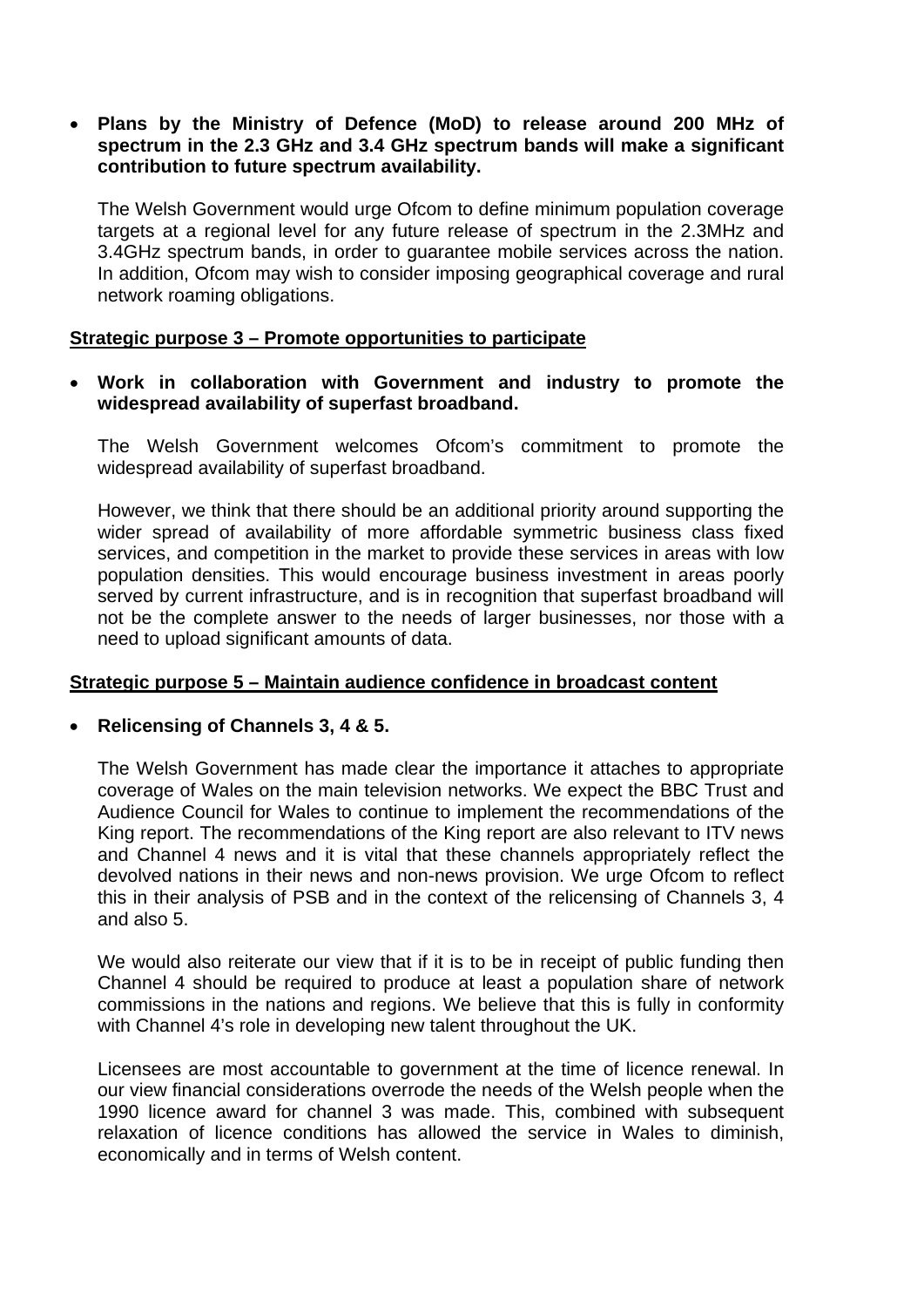Wales needs a strong independent voice in broadcasting to provide a counterbalance to the provision of BBC Wales and ITV Wales continues to have a vital role to play**.** The Welsh Government is fully aware of the importance of ensuring plurality of English language television in Wales in news and also general programming aimed at Welsh viewers on channel 3. The channel 3 news service should not be viewed as a 'regional news' service, but as an essential democratic national news service for the people of Wales. As reflected in the Welsh Government's Programme for Government we wish to maintain the existing provision by ITV of just under 4 hours of news a week, plus an hour and a half of other material, including current affairs and political coverage. This should be a minimum condition for any new ITV licence in Wales.

As current channel 3 licences expire at the end of 2014 Ofcom has an opportunity to remedy this situation and protect the PSB requirements of Wales. Following Ofcom's report to the Secretary of State for Culture, Media and Sport on the Licensing of Channel 3 and Channel 5 - which stated that it would now be correct to formally separate Wales from the regional licence for the West of England - the Secretary of State instructed Ofcom to look at a new ITV franchise for Wales. We are pleased that on 21 February 2013 Ofcom launched the consultation "Renewal of Channel 3 licences: proposed changes to licensed area for Wales and West of England Licence and South West of England Licence". This proposes the separation of the constituent regions of the Wales and West of England licence, creating a single licence for Wales and a larger West and South-West of England licence. It also states that ITV has indicated its consent. The Welsh Government supports this change in principle and we will study the detail in this consultation and respond separately to it in due course. It is our view that the Welsh Government should have an active role in discussions to develop the single licence for Wales.

The closing date for the above consultation is 2 May 2013, however the draft Annual Plan confirms a shorter deadline for licence renewal applications (15 March), with an intention to complete the renewal process by the summer. We would ask Ofcom to confirm in the final Annual Plan that the 15 March deadline does not apply to Wales and the West of England and will not impact on Ofcom's ability to lead the development and implementation of a single licence for Wales.

### **Strategic purpose 6 – Contribute to and implement public policy defined by Parliament**

# • **Conduct and publish public service broadcasting review.**

Broadcasting is not a devolved issue and, as we made clear in our written evidence to the Commission on Devolution in Wales (the Silk Commission), the Welsh Government does not agree with those who argue that Broadcasting should now be devolved. The vital role that broadcasting institutions play in creating a common cultural citizenship for people across the UK would not be strengthened by any attempt to divide responsibility for broadcasting institutions among its constituent parts.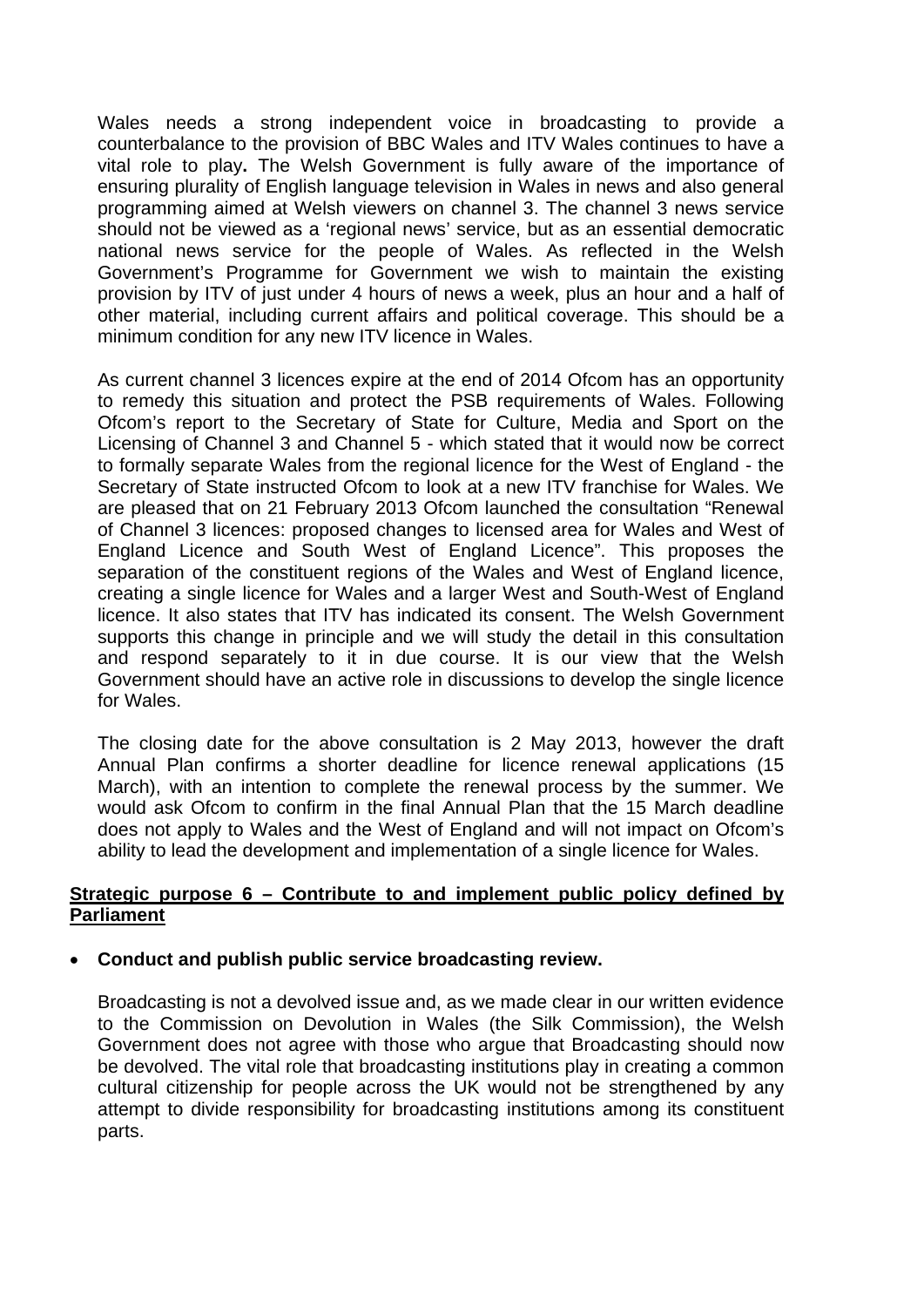However there has been an unprecedented attack on public service broadcasting in Wales during recent years. The public service broadcasters in Wales have a crucial role in the civic life of Wales not least in the context of a press that is weak in terms of its national reach. Wales, of course, is in a unique situation, as a low percentage of the population read newspapers specifically about Wales. Unfortunately the UK print media does not provide a good service to Welsh citizens.

We therefore urge Ofcom to fulfil its obligations in relation to public service broadcasting. The broadcasting industry in Wales is facing a very uncertain future and the Welsh Government is very concerned about these developments. S4C is continuing to deal with the impact of significant reductions to its budget by the UK Government as well as changes to its governance arrangements. BBC Wales has had to deal with a significant reduction in its budget as part of the Delivering Quality First proposals. We want to see a clear commitment by the BBC to safeguard and strengthen the core services in Welsh and English which are specifically aimed at Welsh viewers and listeners. At the moment we are also far from clear about the long term pattern of ITV services in Wales.

It is our view that all Public Service Broadcasters should make an explicit commitment to defining their responsibilities and commitments to Wales. It is therefore timely that Ofcom's review of public service broadcasting will be undertaken during 2013-14. The Welsh Government expects to play a full role in this review and will engage as necessary as it develops. We take the view that PSB commitments should be developed through an open and public discussion of the issues involved. The result of such a review could then inform both UK Government and Welsh Government policy on public service broadcasting.

In the meantime, as we have said to the Silk Commission, we believe that the broadcasters' vital UK role should be reinforced by measures aimed at strengthening the particular contribution which they make in each of the UK's constituent parts. It is essential to improve the accountability of UK broadcasting institutions to the National Assembly and to Welsh viewers and listeners. This improved accountability can best be delivered by strengthening the position of Welsh Ministers with regard to appointments made to the regulatory bodies governing broadcasting in Wales.

There are responsibilities in respect of certain public appointments which should now be devolved. Given the important role played by Ofcom in the regulation of broadcasting we believe it is essential that the Ofcom Board should feature one member specifically charged with representing the views of Welsh citizens. This member should also be appointed with the agreement of Welsh Ministers. This is also reflected in the Welsh Government's Programme for Government. The appointment of the Welsh member of the BBC Trust, and also the Chair and members of the S4C Authority, should also be made only with the agreement of the Welsh Ministers.

• **General comments on Ofcom's strategic purpose to support public policy as defined by Parliament**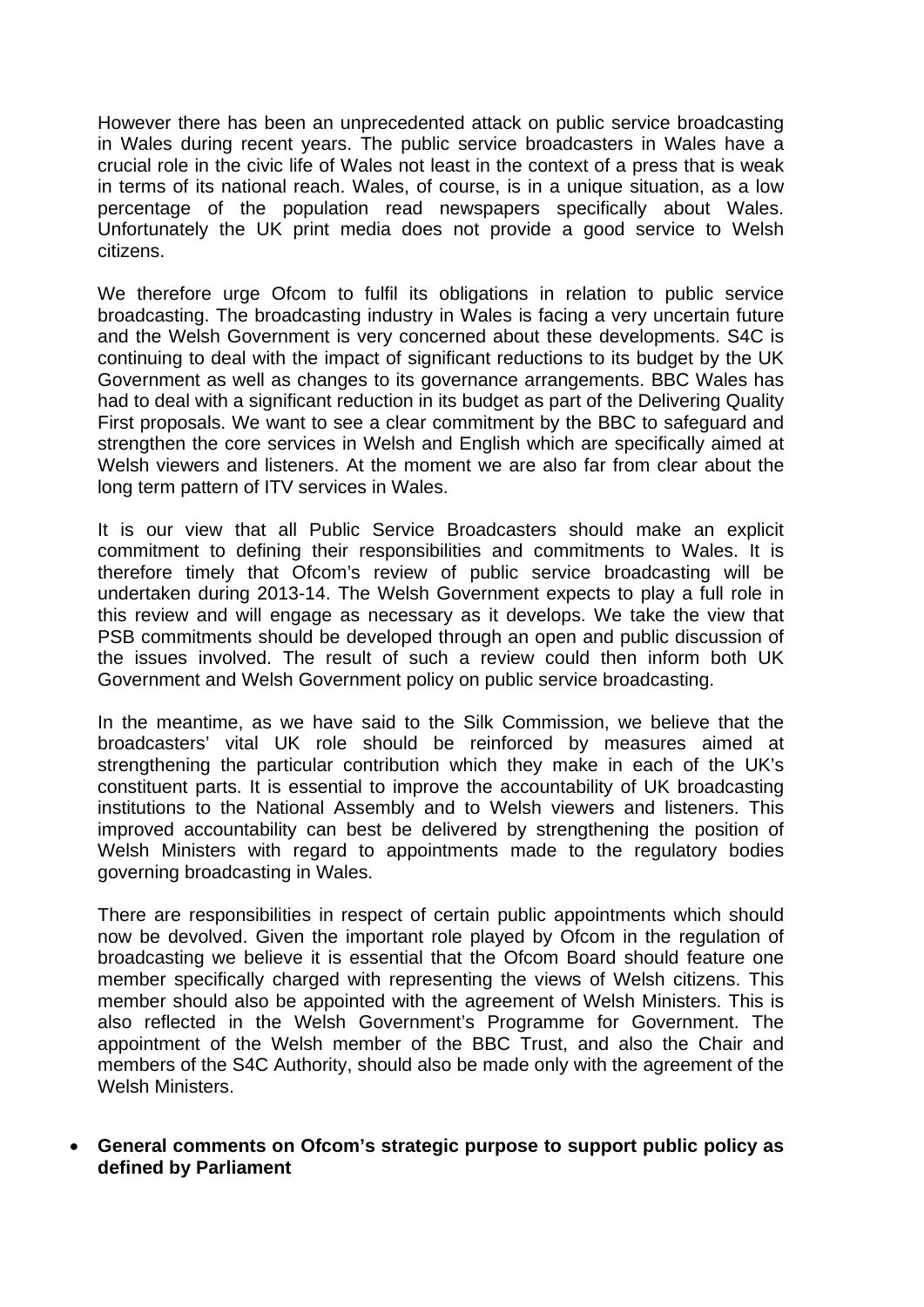In our view Ofcom must operate in a manner consistent with the reality of devolved government in the United Kingdom. The current lack of direct accountability to Wales in relation to Public Service Broadcasting is no longer appropriate - the Welsh Government is responsible for a number of inter-related functions at the heart of public service television, including Culture, Education and training, Social welfare, Sport and recreation, the Welsh language and Economic Development (especially as the Creative Industries, including our broadcasters, are one of the key economic sectors in Wales).

The common interests of the Welsh Government, the National Assembly, the broadcasters and the Welsh audience require better, more formalised engagement. The draft plan restates Ofcom's remit to support public policy, but only as defined by Parliament and the UK Government - despite the fact that public policy in many areas affected by Ofcom's work is now made in Wales, not Westminster (this is also true with regard to network infrastructure).

Although Ofcom has committed to specific engagements with the nations - on individual issues and on a case by case basis – this does not go far enough. We believe Ofcom's duty to support public policy must reflect the reality of devolved government if it is to be fit for purpose. We urge Ofcom to build a review of the scope of this strategic purpose into the annual plan for 2013/14. The Welsh Government stands ready to engage in dialogue with Ofcom, the UK Government, the other devolved administrations and other key stakeholders on this matter.

## **Q2. What are your views on Ofcom's proposed work areas for 2013/14?**

#### **Strategic purpose 2 – Secure optimal use of spectrum**

• **Develop a forward-looking spectrum of work programme**

*5.22 'Our objective will be to set out a longer-term road map for the provision of spectrum for mobile data to meet the growing demand for wireless services by consumers'.*

The Welsh Government would be grateful for the opportunity to feed into the development of this road-map, in particular to identify priority areas of economic importance such as Enterprise Zones and Local Growth Zones.

#### **Strategic purpose 3 – Promote opportunities to participate**

• **Continue to promote investment that would address mobile phone not-spots**

#### **5.53 '… our work supporting the Government to deliver the Mobile Infrastructure Project'**

The Welsh Government has welcomed Ofcom's updates to date on the development on the UK Government's Mobile Infrastructure Project. However, we would be grateful for more detailed regular transparent communication on the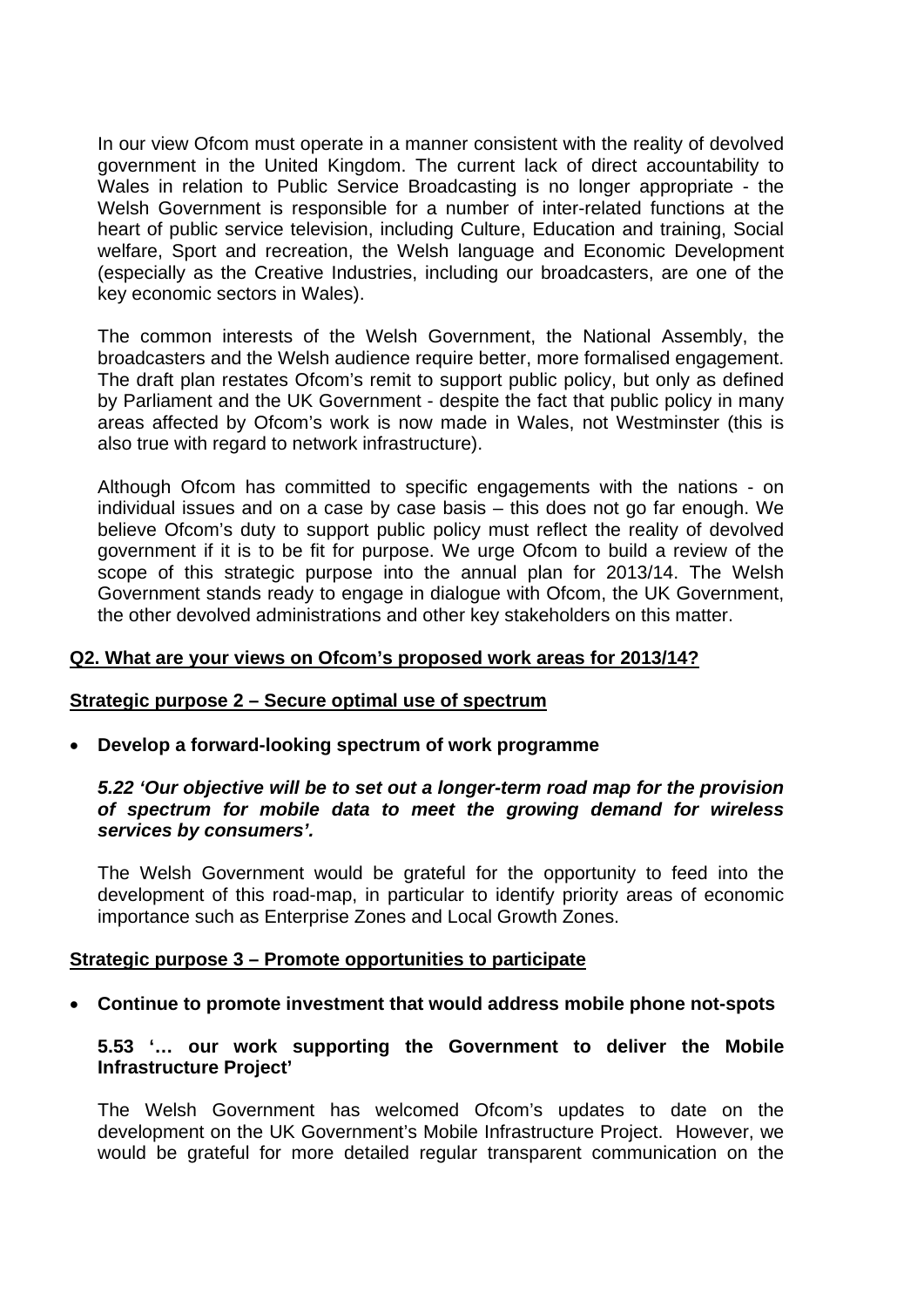Mobile Infrastructure Project. In particular, we seek access to detailed mapping in relation to the not-spot areas in Wales to be served under the project.

# **5.53 '… will require one of the 800 MHz licensees to deliver at least 98% indoor coverage across the UK (at least 95% in each nation) by the end of 2017.**

The Welsh Government is grateful to Ofcom for their work in ensuring the coverage obligation for 95% of the Welsh population by 2017 from one of the 800MHz licensees in the 4G spectrum auction.

We would urge Ofcom to now work with the mobile operators to complete the auction process as quickly as possible in order to increase mobile coverage across Wales. We want to ensure that the 95% coverage in Wales is reached at a regional level as quickly as possible through the roll-out, and would be grateful for the opportunity to work closely alongside Ofcom to monitor the successful operators to ensure that their commitment are met in a timely manner.

The Welsh Government would also like to work with Ofcom to ensure operators accelerate the deployment of the roll-out in Wales to prioritised areas as far as is possible.

### **5.53 '… further research into consumer and small business perceptions of mobile reception and will continue to do so'**

We welcome the proposed research into consumer and small business perceptions of mobile reception. We urge Ofcom to ensure granularity in its research to ensure we can map issues at a national, and ideally regional, level in order to facilitate policy making by the Welsh Government.

In particular, we would be interested in developing research into consumer and small business perceptions of mobile reception in under-served areas, for example Anglesey, to enable better understanding of communications needs and infrastructure for service delivery.

# • **Undertake further research into the effect of communications infrastructure availability on geographic areas**

**5.57 'In 2013/14 we will undertake further research into the effect of communications infrastructure availability on geographic areas'. '… our follow-up work will complement this by focusing on higher-density areas, including cities and towns'**

The Welsh Government would welcome the opportunity to provide suggestions to Ofcom and suitable options of areas to undertake further research either for tracking and monitoring of broadband uptake, mobile coverage or potential case studies.

#### • **Engaging with the nations**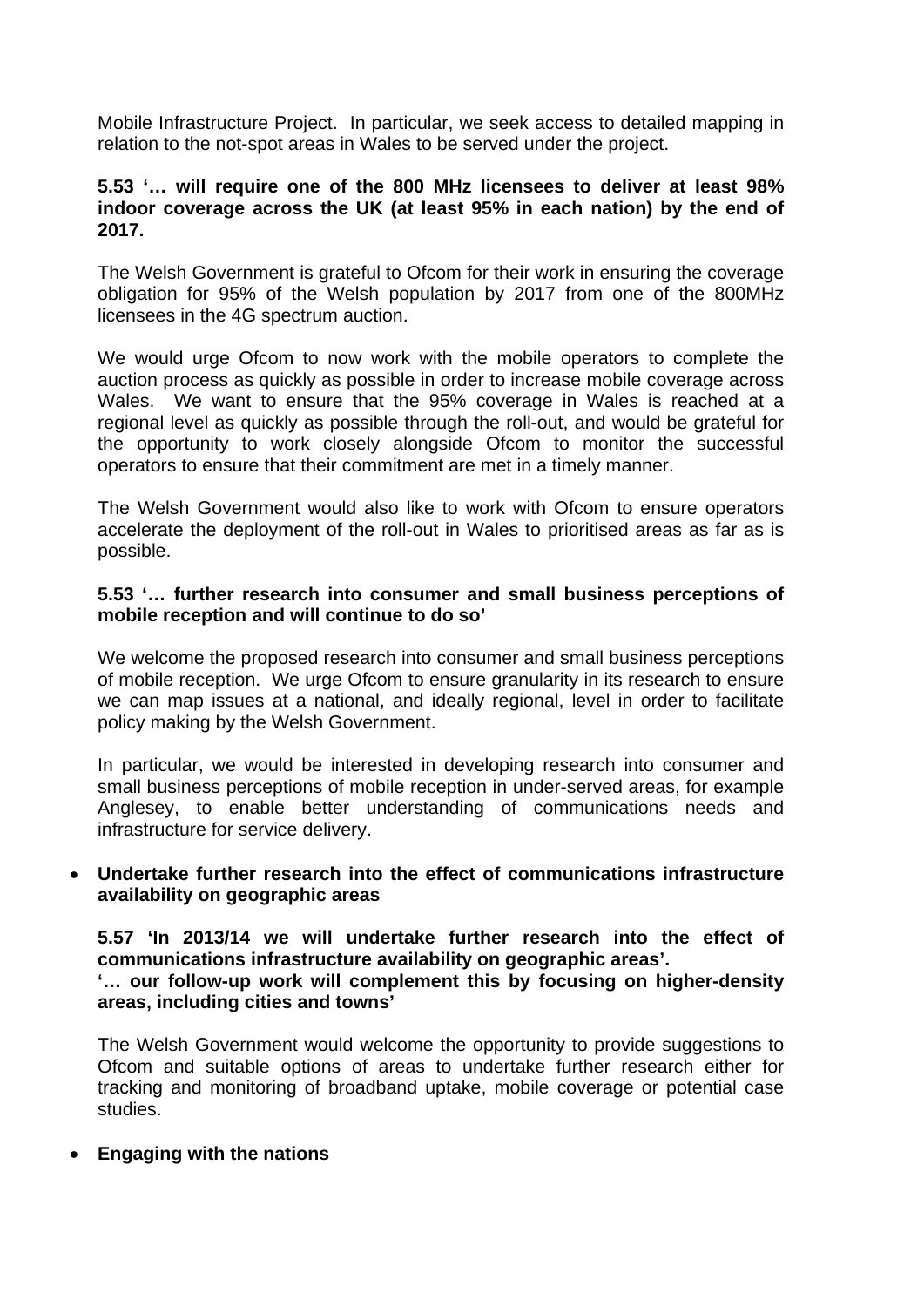# **6.6 'provide appropriate regulatory and technical advice to the Welsh Government in support of its Digital Wales policy commitments, in particular the Broadband Support Scheme and Next Generation Broadband for Wales Project'**

The Welsh Government welcome the regulatory and technical advice provided by Ofcom in support of its Digital Wales and Programme for Government policy commitments. In particular, we are currently scoping a new scheme to supersede the Broadband Support Scheme which closes in its current format in March 2013. A new scheme will seek to provide an uplifted performance to some of the hardest to reach premises which will not be covered under the Next Generation Broadband for Wales programme. In addition, other interventions to support the hardest to reach premises will be taken forward under the umbrella Next Generation Broadband programme.

The Welsh Government would also welcome the support of Ofcom in our current scoping work of potential mobile broadband interventions to improve coverage both of basic and 4G mobile broadband in Wales.

### **Strategic purpose 5 – Maintain audience confidence in broadcast content**

• **Licence television and radio services in the UK including a further round of community radio licensing and a continued focus on effective enforcement**

Under the existing legislation commercial radio stations are not obliged in their output to reflect the language of local communities unless such a condition is included in the licences. In the Welsh Government's response (September 2012) to the UK Government's Communications Review seminar *Supporting growth in the radio (audio) sector* we indicated that we would not wish to see further relaxation or removal of the current localness rules. We also noted that it was vital that there was an appropriate level of localness provision in particular local news.

We believe that it is desirable to include express statutory provision to impose upon Ofcom a duty to take account of Welsh language issues as it exercises its licensing functions in relation to Wales. Ofcom has indicated that they are supportive in principle of introducing a provision in the new legislation to modify Ofcom's powers. We therefore urge Ofcom to raise this issue with the UK Government in the context of the Communications Review.

In this context it is worth noting that there is a commitment in the Welsh Government's Welsh Language Strategy to:

*Investigate with others the possibility of increasing the provision of Welsh-language programming on commercial radio stations operating in Wales (page 52)*

*<http://cymru.gov.uk/topics/welshlanguage/publications/wlstrategy2012/?lang=en>*

In addition, recommendation 16 of the Assembly's Communities, Equality and Local Government Task and Finish Group Report on the Future Outlook for the Media in Wales published in May 2012 was that the Welsh Government should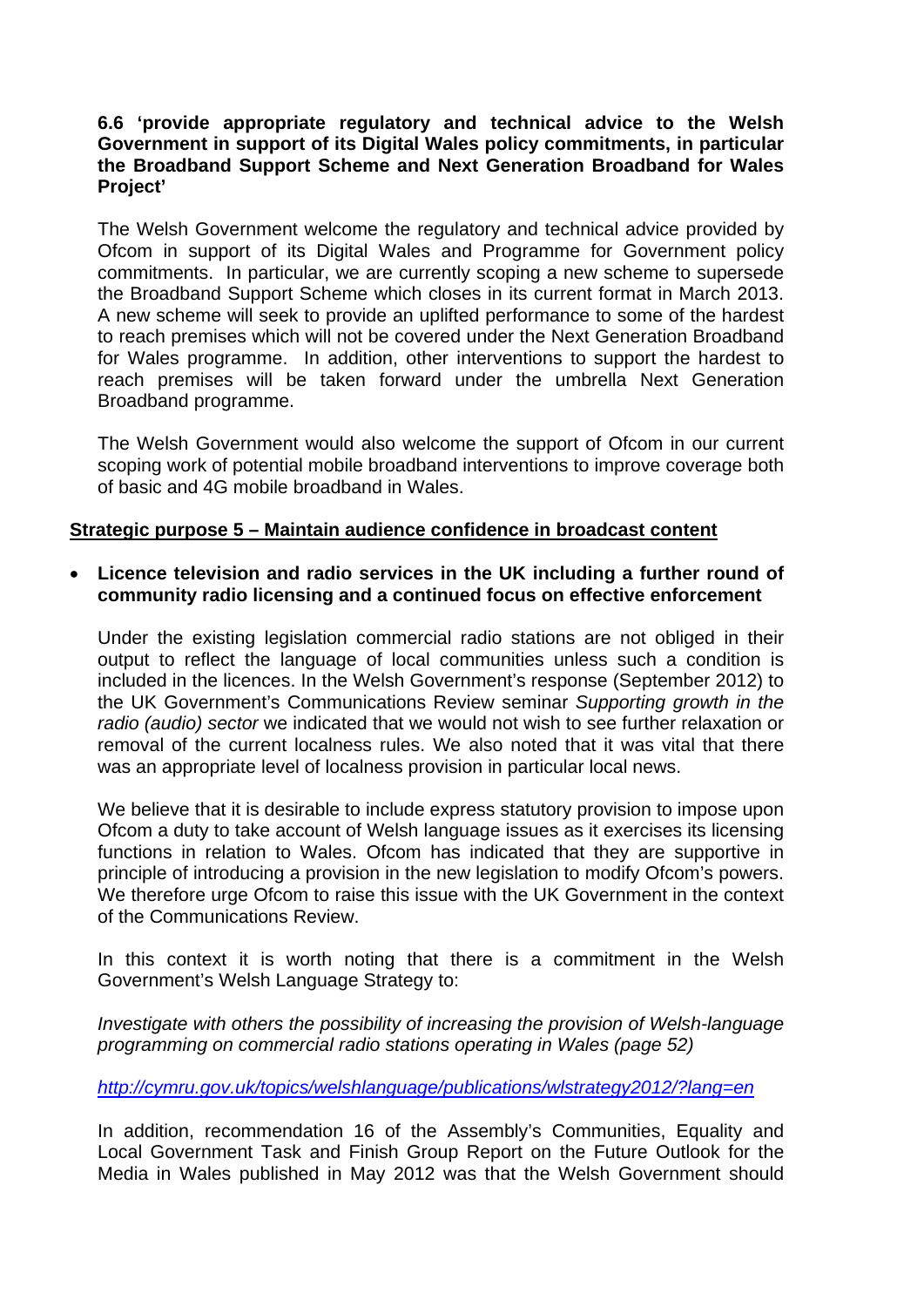make representations to the UK Government to include specific Welsh language duties for Ofcom in the Communications Bill. The Welsh Government accepted this recommendation.

[http://cymru.gov.uk/topics/cultureandsport/mediapublishing/publications/responsem](http://cymru.gov.uk/topics/cultureandsport/mediapublishing/publications/responsemediawales/?lang=en) [ediawales/?lang=en](http://cymru.gov.uk/topics/cultureandsport/mediapublishing/publications/responsemediawales/?lang=en)

The Welsh Government established a five-year Community Radio Fund to recognise the contribution community radio stations make to their communities. This Fund has now been extended for a further year. We will continue to engage closely with Ofcom in relation to this Fund and also how we can further develop and support this sector.

#### • **Licence new local TV services**

We have already explained our concerns about current news provision in Wales. We are concerned that Wales should not lose out in this regard as the UK Government considers investing in Wales-based local TV services. The Welsh Government must be given an early opportunity to be involved in discussions about licences that may be considered in Wales in the coming year.

# **Strategic purpose 6 – Contribute to and implement public policy defined by Parliament**

### • **Support the Government's digital radio programme**

The Welsh Government would not be in favour of digital switchover for radio until there was a guarantee of at least 97% coverage for DAB throughout Wales – our position on this as a Government has been consistent for a number of years.

The challenge of providing sustainable and successful radio services in both English and Welsh is made more complex by the need to also ensure the completion of a transmitter network that guarantees that those services are available throughout the whole of Wales.

The ongoing problems regarding receiving FM radio signals is naturally making us apprehensive as a Government about the implications of the intention to change to digital radio. It is vital that listeners in Wales are not treated differently from other areas of the United Kingdom.

The Welsh Government strongly believes that the content and coverage of the DAB service in Wales is no worse than Welsh AM/FM radio coverage at present and available in areas where the national radio stations (Radio Wales and Radio Cymru) can only be transmitted on the AM spectrum. The new DAB service needs to provide an enhanced service if listeners in all parts of the UK are to be persuaded of the merits of that service.

Almost 40% of Welsh listeners cannot receive Radio Wales on FM and this is unacceptable. We have raised this issue regularly with the BBC, Ofcom and also with Digital Radio UK. The Welsh Government urges Ofcom to continue to liaise with the BBC and other stakeholders in order to attain the best service for